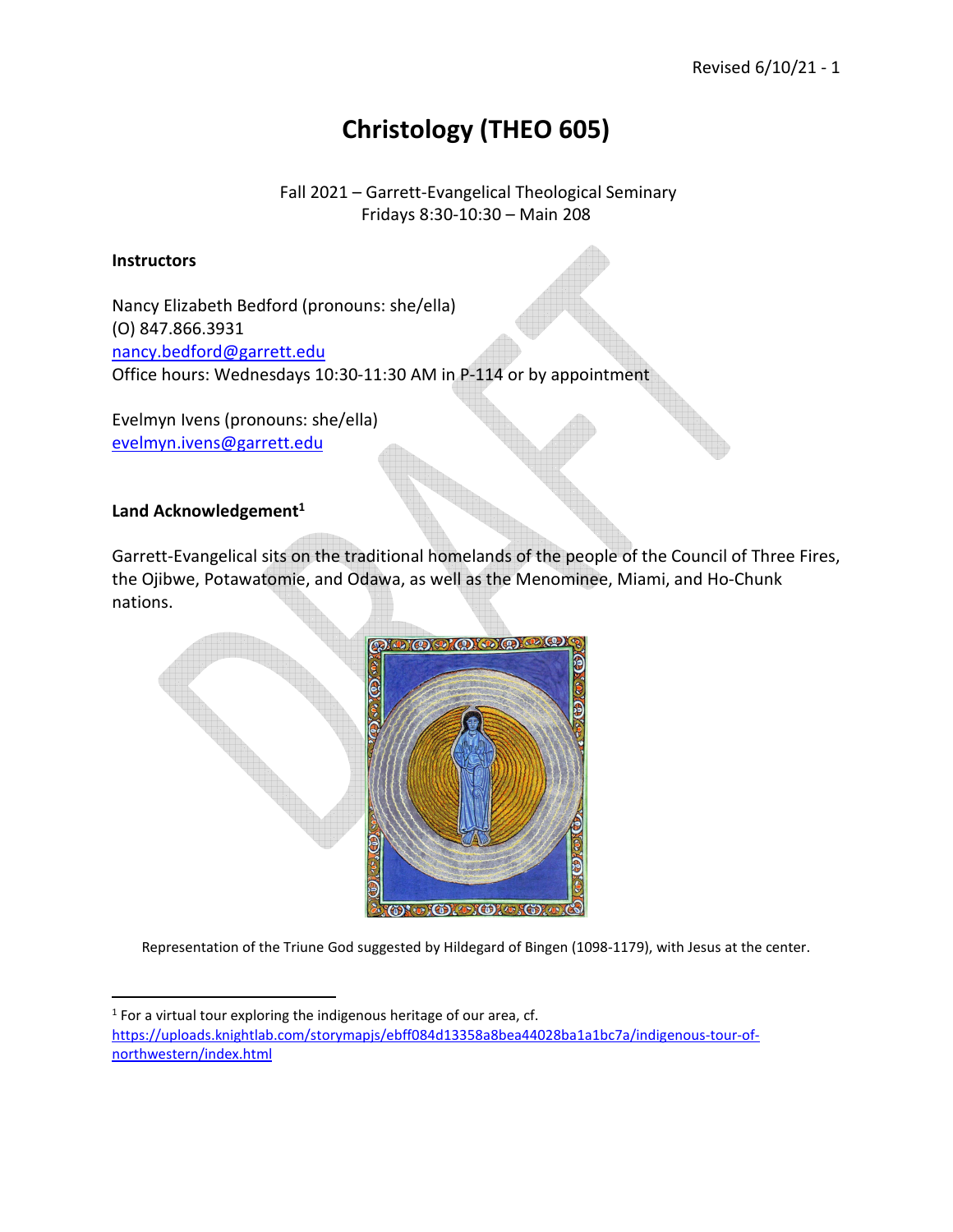This class is an examination of the doctrine at the very heart of the Christian faith: Christology. In critical and constructive dialogue with Scripture and theological tradition, considering explicitly the insights and limitations provided by our experiences, and in response to the urgent demands of the present, we will develop tentative answers to two main questions: Who do we say that Jesus is? (cf. Matt. 16:15). What are the material implications for the here and now of following Jesus by the Spirit in community? Expressed otherwise: Who is Jesus and what does it mean to follow him?

## **Course objectives:**

- 1. To explore three Christological approaches to be found in the New Testament.
- 2. To investigate general contours and emphases of paradigmatic patristic Christologies.
- 3. To assess the significance for current theology of medieval Christological models.
- 4. To tease out the epistemological implications of a theology of the cross.
- 5. To articulate the material implications of Christology for a given context in the present.

## **Course learning outcomes:**

Upon completion of the course, students will be able to:

- 1. Formulate their own robust explanation of what Christology is and does.
- 2. Describe selected New Testament, patristic, medieval, modern, and contemporary models of Christology.
- 3. Explain who Jesus is and what it means to follow him, in a cohesive, informed, contextualized manner.

## **Course format**

The course is offered in a hybrid modality, which in this case means that we will carry out part of our work online. We will meet f2f most Fridays (8:30-10:30 AM CST), with some synchronous online Friday meetings. The seminar will follow a predictable rhythm of reading, weekly asynchronous work (due Thursdays), synchronous meetings (Fridays), and two longer papers (due on specific Fridays) and a final paper.

## **Contacting the instructors**

In addition to weekly office hours (10:30-11:30 Wednesdays), which are drop-in, it is possible to schedule meetings with Dr. Bedford by phone or Zoom. Feel free to contact her by leaving her an office voice mail (847-866-3931) or by writing her an email (nancy.bedford@garrett.edu). On weekdays, she will (*Deo volente*) respond within 24 hours; she does not answer emails on weekends or holidays.

Evelmyn (T.A.) will be available for weekly drop-in virtual coffee hours (exact day and time TBD).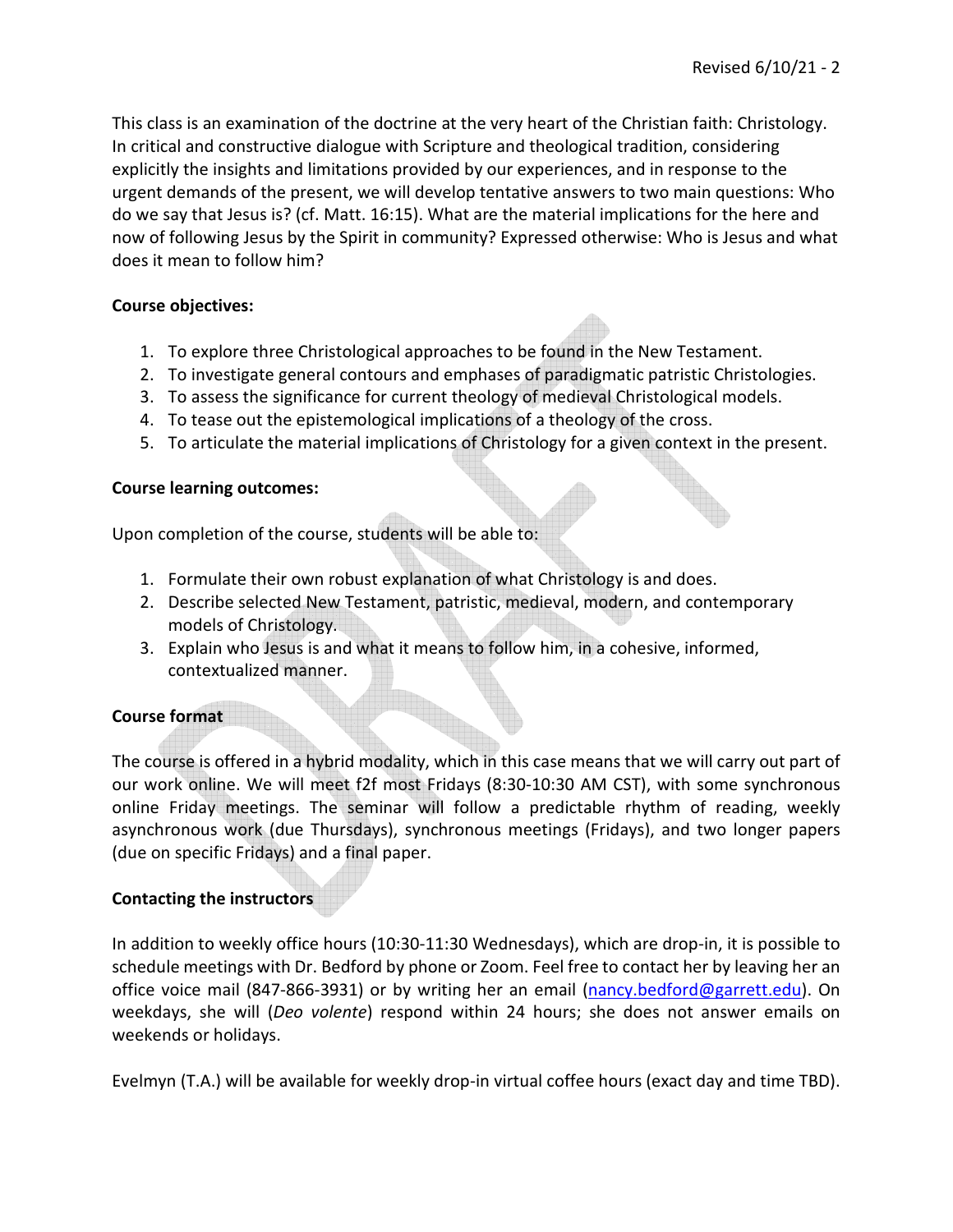**Course requirements** (see Appendix I below for assignment rubrics)

- A. Eleven **short reflections** (300-400 words) on the reading of the day. Each reflection is worth 10 points. No late work is accepted, but the lowest grade will be omitted from the calculation, for a total of ten reflections worth maximally 100 points. In each paper, students may choose to analyze a section of the primary source or pursue a critical question of their choosing. These assignments entail a lot of freedom, but the student must (a) make meticulous reference to our reading(s) for the day (cite page numbers in parenthesis rather than incorporating footnotes); (b) include a theological insight or analysis that sheds light on Christology as seen in the text in question. Deadline for each paper is 2 PM on Thursday. Students will (a) upload the papers to Moodle by 2 PM on Thursdays, (b) be prepared to share their insights during class discussion on Friday. See rubric in Appendix I. 25% of grade.
- B. **Interview.** The student will conduct a conversation with an elder (defined as somebody over 50 who is a practicing Christian) about the interviewee's Christology. Who is Jesus? Why is Jesus important to them? How does Jesus fit into the bigger picture of faith and praxis for them? How did they learn what they know about Jesus? What is their mental picture of Jesus? What are their unresolved questions about Jesus? Write a 5-7 pp. (double-spaced, 12-pt TNR or Calibri font) report on the interview. This is raw reportage rather than analysis of content. See the rubric in Appendix I. Due by 2 PM, Friday, October 29.10% of grade.
- C. **Book review**. The student will choose a book from the bibliography in Appendix III (i.e., not one of the textbooks) or choose another book on Christology in consultation with the instructors and review it. Choose a book that interests you, perhaps one that touches on a topic you do not find in the syllabus or want to explore more deeply. Not only non-fiction, but also novels that focus on Jesus are a possibility. The length should be 6-7 pp. (double-spaced, 12-pt TNR or Calibri font). Aim for about three-fourths summary of the book and one-fourth evaluative comments. See the rubric in Appendix I. Due Friday, November 12, by 2 PM. Upload to Moodle. 25% of grade.
- D. **Final paper**. The summative paper will be a tentative answer to the question: "Who is Jesus and what does it mean to follow him?" (cf. "Who do you say that I am?" Matt. 16:15). Proceed in the following way: (a) Develop a tentative or working thesis (you may want to revise it while writing the paper); (b) Return to your interview and ponder it. Connect it to the readings and to your own current understanding of Christology. Does your own Christology sufficiently address the questions, concerns or convictions raised by your interviewee? (c) Reference at least five of our readings as well as your reviewed book. The paper should be 3,000-4,000 words. Follow Turabian style. See the rubric in Appendix I. Due Friday, December 17 by 2 PM CST. Upload to Moodle. 30% of grade.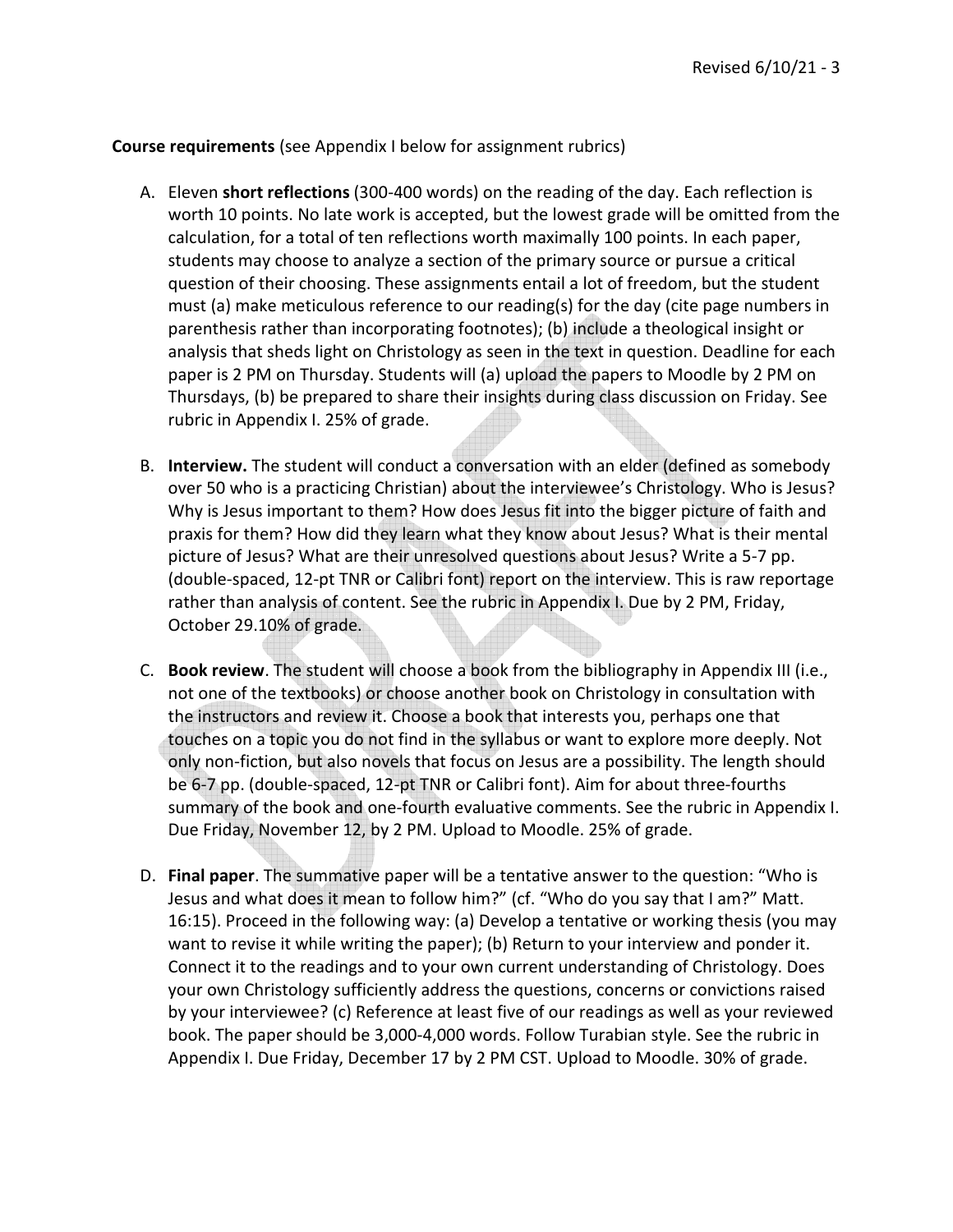E. **Participation**. The course will be driven not only by lectures, but also by textual analysis and conversation. For the latter to be substantive, active, and engaged participation is necessary. See rubric in Appendix I. 10% of grade.

## **Further expectations**

- A. When we meet f2f, our class will be an electronics-free zone; students will commit to turning off and putting away all screens (save during breaks). Take notes on your readings if you use electronic versions. The class time will function as a space of contemplation and embodied presence, without electronic distraction or interruption. Feel free to draw, doodle, color on paper, knit, embroider, or use a fidget tool during the class.
- B. Students are expected to read/annotate the texts carefully before class and to contribute to a seminar-style dynamic by asking questions or contributing insights to the discussion, based on the texts. The class will build on the readings, so they are indispensable; this will not be primarily a lecture-style class, but a space for questions, discussion, conversation, and theological de-/re-construction.
- C. Follow Turabian style and the rubrics closely when you write papers.
- D. More than one absence will adversely affect the grade. Please advise the instructors beforehand and contact the T.A. for make-up work if you do miss a session.
- E. All the work must be completed to pass the course.
- F. Garrett-Evangelical will provide reasonable accommodations for documented conditions. Students requiring specific assistance such as classroom changes, alternative ways of notetaking, different classroom procedures, or alternative testing formats are urged to request the appropriate accommodations from the director of academic studies/registrar.
- G. Use inclusive/expansive language for God and for humans.
- H. For details on institutional policies, see also Appendix II below.

| A    | 95-100 | B-   | 80-82 | D+ | 62-65    |  |
|------|--------|------|-------|----|----------|--|
| A-   | 91-94  | C+   | 75-79 | D  | 58-61    |  |
| $B+$ | 88-90  | C    | 70-74 | D- | 51-57    |  |
| B    | 83-87  | $C-$ | 66-69 |    | $0 - 50$ |  |
|      |        |      |       |    |          |  |

## **Grading Scale**

Note: We will use Moodle for uploading readings and assignments and exchanging information. Your grades will not be posted on Moodle.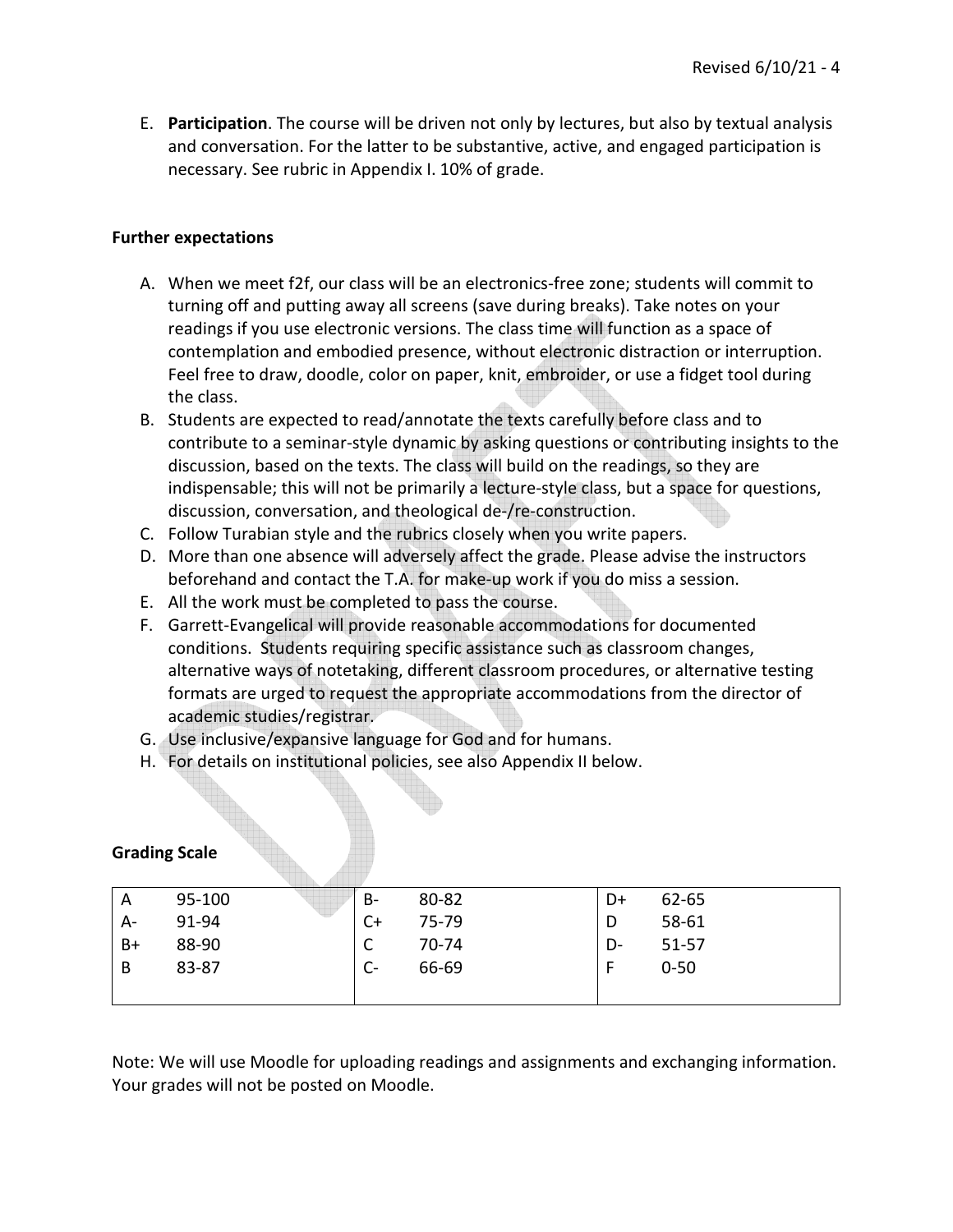## **Weekly Schedule, Readings, Modalities, Due-Dates and Objectives:**

#### 1. Week 1 - **Introduction to Christology and to each other. Markan Christology.**

#### **Readings**:

- The Gospel of Mark (recommended: read in an unfamiliar version)
- Morna Hooker, "'Who Can this Be?' The Christology of Mark's Gospel," in: *Contours of Christology in the New Testament,* ed. Richard N. Longenecker (Grand Rapids: Eerdmans, 2005) 79-99 [posted on Moodle]

Friday, September 10: f2f meeting.

- $\checkmark$  Learning objective: Students will understand the meaning of "Christology" in general and the ethos of Markan Christology in particular
- $\checkmark$  Learning outcome: Students will be able to articulate a provisional working definition of Christology that incorporates the notion of the "reign of God."
- 2. Week 2 **Johannine Christology**

#### **Readings:**

- The Gospel of John (recommended: read in an unfamiliar version)
- Richard Bauckham, "Monotheism and Christology in the Gospel of John," in: *Contours of Christology,* 148-166 [posted on Moodle]

Thursday, September 16: Reflection 1 due before 2 PM. Upload to Moodle. Friday, September 17: (f2f) meeting

- $\checkmark$  Learning objective: Students will consider the implications of the Johannine "I AM" sayings for Christology.
- $\checkmark$  Learning outcome: Students will be able to identify similarities and differences in Markan and Johannine Christologies
- 3. Week 3 **Pauline Christology**

#### **Readings:**

• The Epistle of Paul to the Galatians and 1 Corinthians (recommended: read in an unfamiliar version)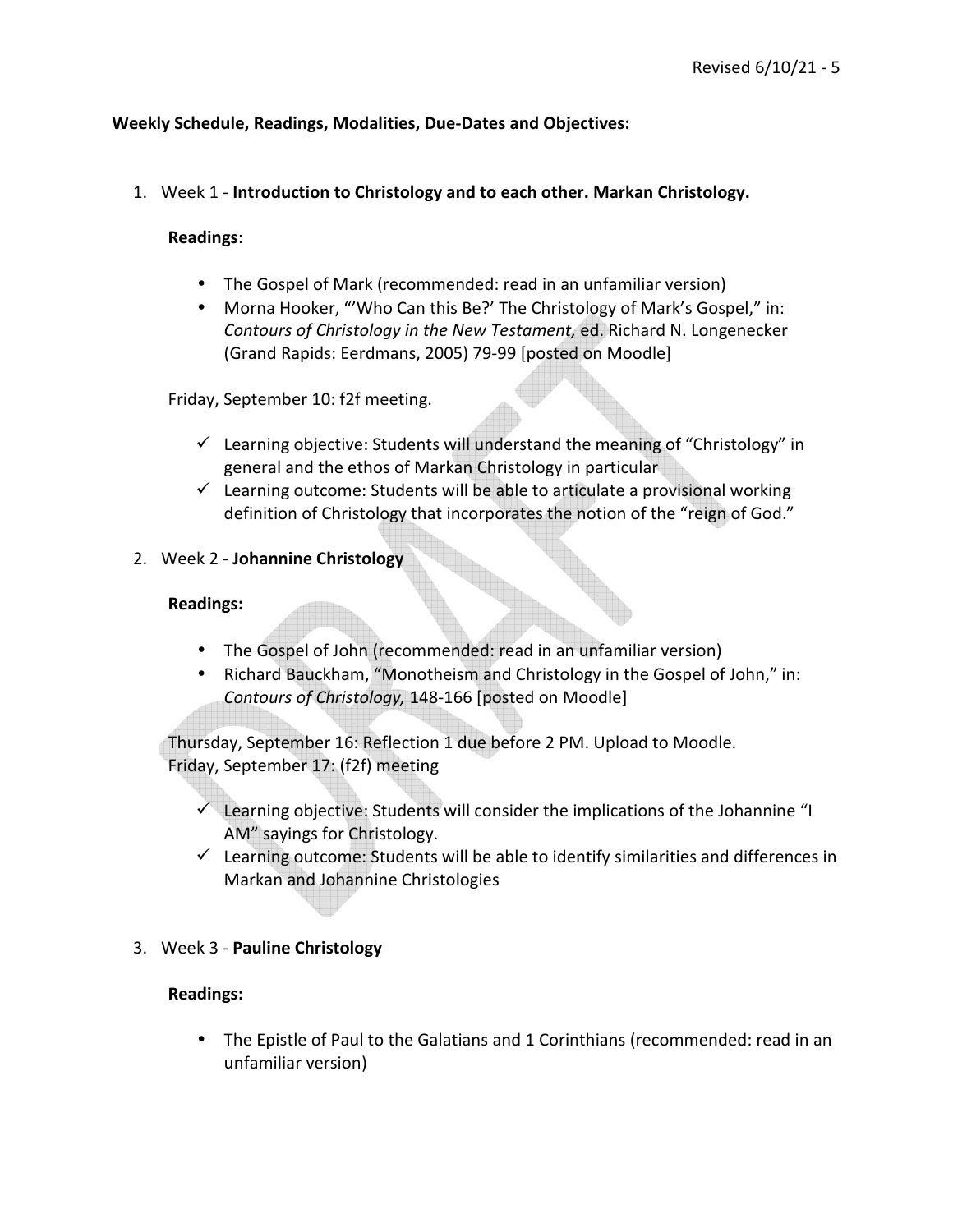• Douglas J. Moo, "The Christology of the Early Pauline Letters," in: *Contours of Christology,* 169-192 [posted on Moodle]

Thursday, September 23: Reflection 2 due before 2 PM. Upload to Moodle. Friday, September 24: f2f meeting

- $\checkmark$  Learning objective: Students will become acquainted with Pauline christological terms and approaches such as adoption, chiasm, First and Last Adam, and the double root of Christology.
- $\checkmark$  Learning outcome: Students will be able to develop a short outline of basic NT Christological themes
- 4. Week 4 **Incarnation Athanasius (d. 373)**

#### **Readings:**

• Athanasius, *On the Incarnation of the Word* (*Christology of the Later Fathers,* 41- 110).

Thursday, September 30: Reflection 3 due before 2 PM. Upload to Moodle. Friday, October 1: virtual meeting (Zoom link is on Moodle)

- $\checkmark$  Learning objective: Students will recognize the oscillations between the Christological "poles" of the humanity and divinity of Christ.
- $\checkmark$  Learning outcome: Students will be able to explain why the incarnation is a key category for Athanasius and other early theologians.
- 5. Week 5 **Wonderful exchange Gregory of Nazianzus (d. 390)**

## **Readings:**

• Gregory of Nazianzus, *The Theological Orations* and letters to Cledonius and Nectarius (*Christology of the Later Fathers,* 111-229)

Thursday, October 7, Reflection 4 due before 2 PM. Upload to Moodle. Friday, October 8: f2f meeting

- $\checkmark$  Learning objective: Students will become acquainted with Gregory's Christology of paradox
- $\checkmark$  Learning outcome: Students will be able to relate Christological language to Trinitarian approaches to the mystery of God.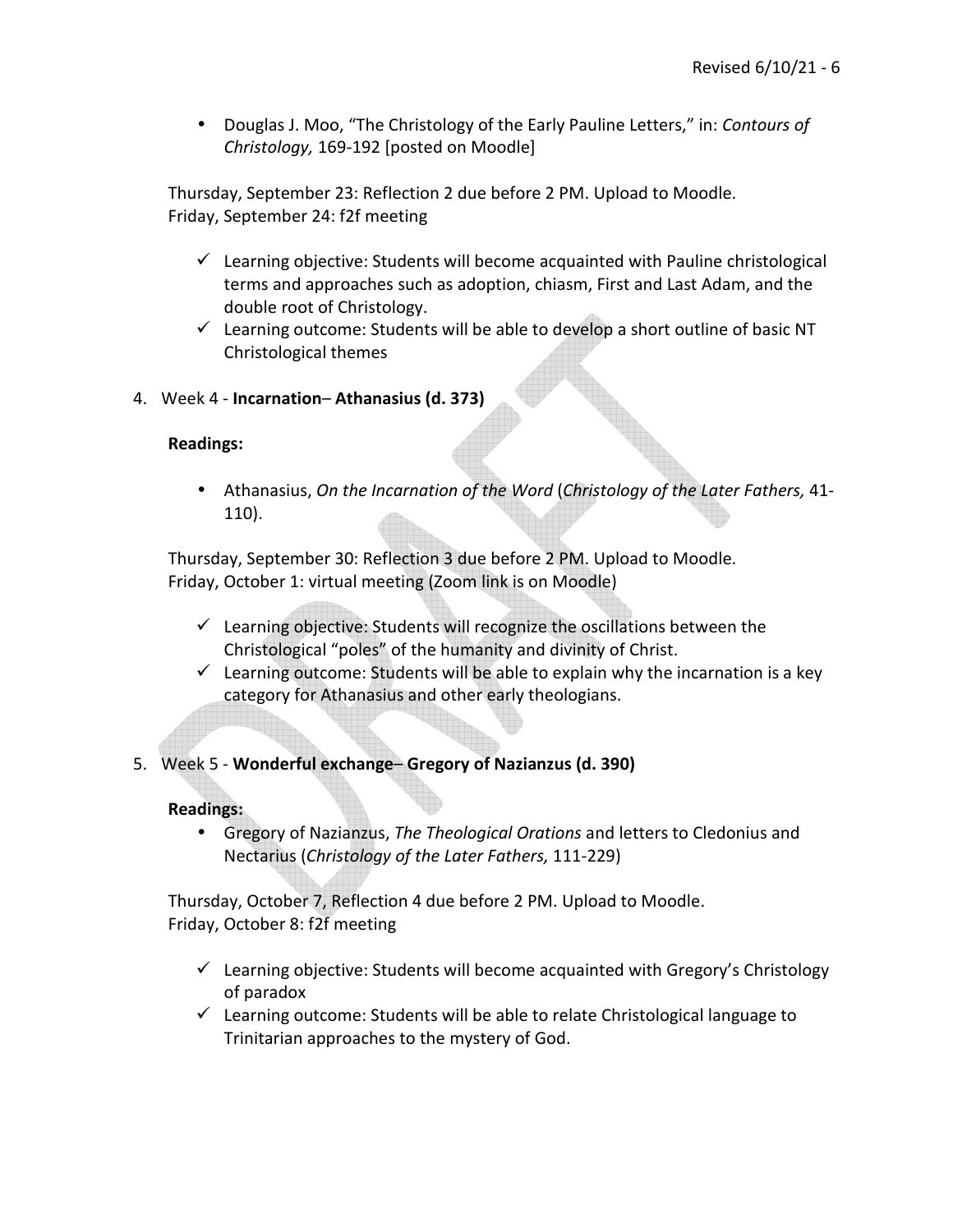6. Week 6 - **Substitutionary atonement** – **Anselm of Canterbury (d. 1109)**

## **Readings:**

• Anselm, *On the Incarnation of the Word* and *Why God Became Man,* in Anselm of Canterbury, *The Major Works.* Oxford World Classics (Oxford: Oxford University Press, 1998, reissued 2008), 233-356 [posted on Moodle]

Thursday, October 14, Reflection 5 due before 2 PM. Upload to Moodle. Friday, October 15, virtual meeting (Zoom link is on Moodle)

- $\checkmark$  Learning objective: Students will evaluate the contribution of Anselm as a contextual theologian.
- $\checkmark$  Learning outcome: Students will be able to discuss the limitations and contributions of the Anselmian model of atonement.
- 7. Week 7 **Reading Days.** No class.
- **8.** Week 8 **A preliminary synthesis: Who Do We Say Jesus Is? Discussion of interviews**

#### **Readings:**

• Bedford, *Who Was Jesus and What Does it Mean to Follow Him?*

Thursday, October 28, Reflection 6 due by 2 PM. Upload to Moodle. Friday, October 29:

- o 8:30-10:30 AM: f2f meeting
- o Interviews are due by 2 PM (upload to Moodle)
- $\checkmark$  Learning objective: Students will identify the elements needed in the construction of a Christology.
- $\checkmark$  Learning outcome: Students will be able to formulate and justify what elements are most important in their own Christological models at this point in the semester.
- 9. Week 9 *Theologia crucis* **(I)**  Luther (d. 1546)

#### **Readings:**

• Deanna A. Thompson, *Crossing the Divide,* 1-93 (and endnotes)

Thursday, November 4, Reflection 7 due before 2 PM. Upload to Moodle.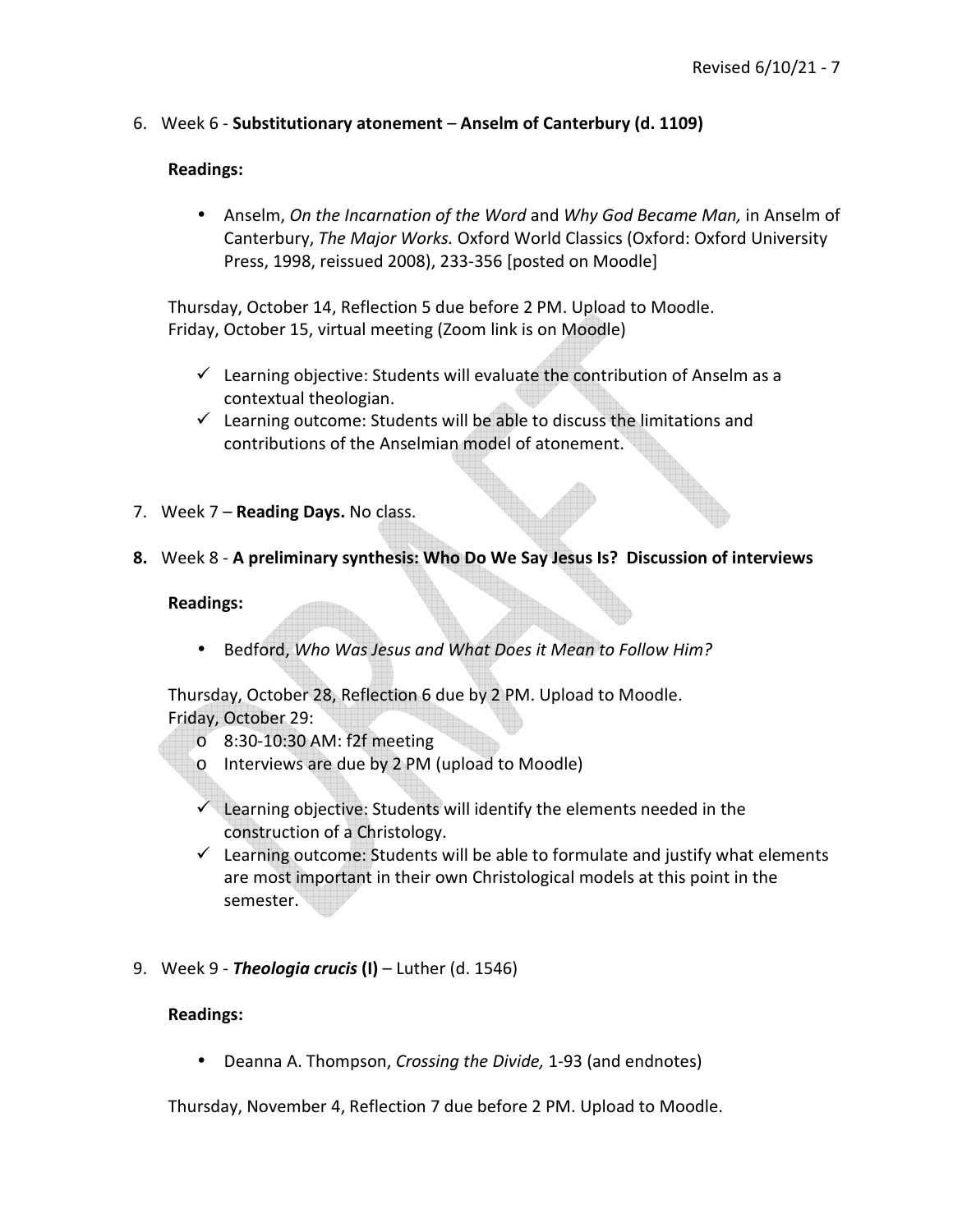Friday, November 5, f2f meeting

- $\checkmark$  Learning objective: Students will examine Luther's theology of the cross.
- $\checkmark$  Learning outcome: Students will be able to explain how an epistemology of the cross differs from a "theory" of the atonement.

10. Week 10 - *Theologia crucis* **(II) Interrogation and reconstruction (1) – Discussion of book reviews**

## **Readings:**

• Thompson, *Crossing the Divide,* 96-161 (and endnotes)

Thursday, November 11, Reflection 8 due before 2 PM. Upload to Moodle. Friday, November 12:

- o 8:30-10:30 AM: f2f meeting
- o 2PM: Book review due
- $\checkmark$  Learning objective: Students will interrogate the theology of the cross critically and constructively.
- $\checkmark$  Learning outcome: Students will be able to put the theology of the cross in conversation with the book they have reviewed.

## 11. Week 11- *Theologia crucis* **(III) Interrogation and reconstruction (2)**

## **Readings**:

• Jon Sobrino, *Earthquake, Terrorism, Barbarity and Hope,* trans. Margaret Wilde (Maryknoll: Orbis, 2004), and 1-28 and 124-146 [posted on Moodle]

Thursday, November 18, Reflection 9 is due before 2 PM. Upload to Moodle Friday, November 19, virtual meeting (Zoom link is on Moodle)

- $\checkmark$  Learning objective: Students will investigate the connections between the cross, theodicy, and anthropodicy.
- $\checkmark$  Learning outcome: Students will be able to propose ways in which an epistemology of the cross and a pneumatological Christology does or does not shed light in extreme situations.
- 12. Week 12 Thanksgiving Break. No class.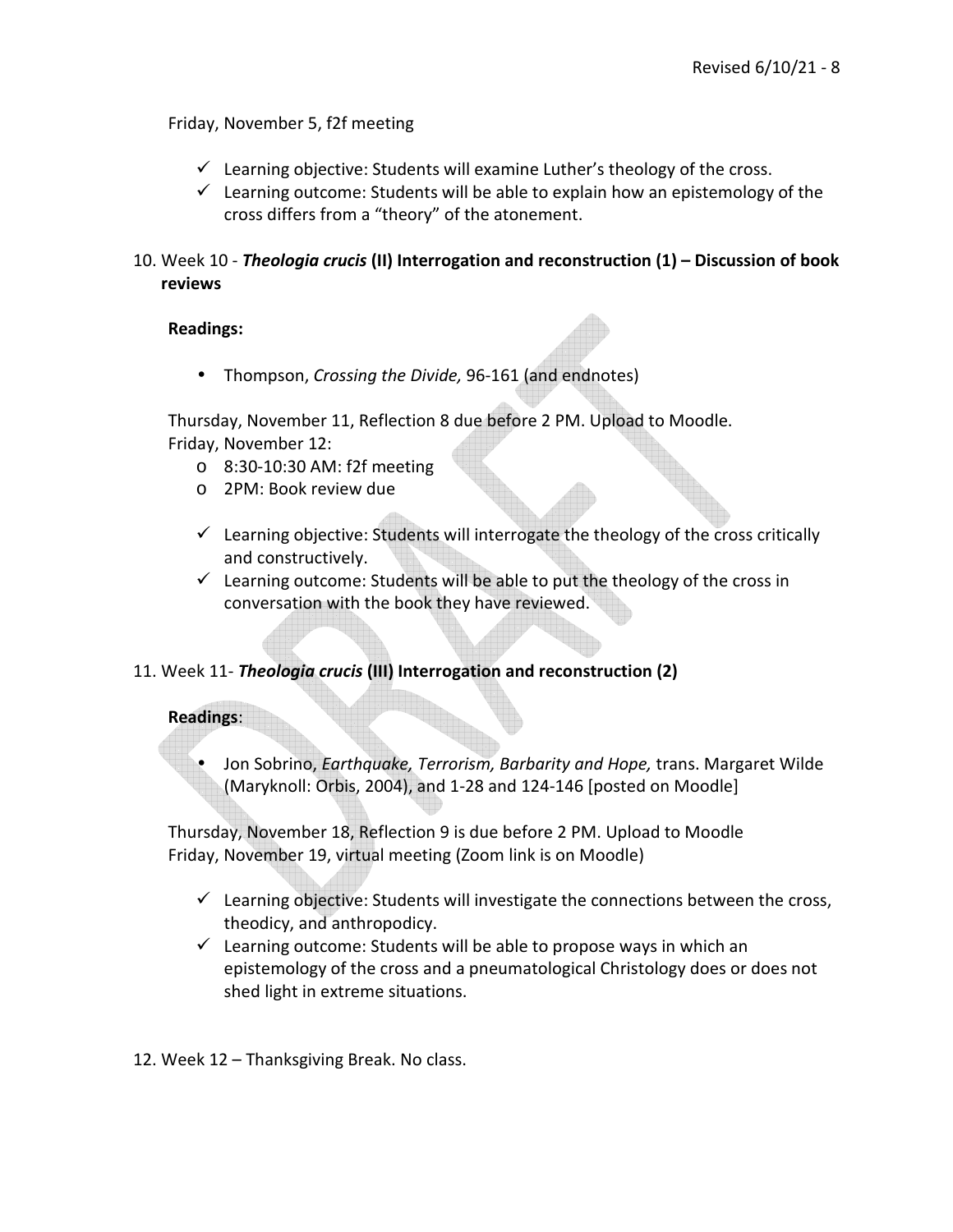#### 13. Week 13 - *Theologia crucis* **(IV)** Interrogation and reconstruction (3)

#### **Readings**:

• M. Shawn Copeland, *Knowing Christ Crucified,* 1-80

Thursday, December 2, Reflection 10 is due before 2 PM. Upload to Moodle Friday, December 3, f2f meeting

- $\checkmark$  Learning objective: Students will encounter Christology from a womanist lens.
- $\checkmark$  Learning outcome: Students will be able to describe why the cross is a "dangerous memory" and why discipleship (following Jesus) is a central epistemological category for Christology.

#### 14. Week 14 - **Resurrection hope**

#### **Readings**:

• Copeland, *Knowing Christ Crucified,* 81-176.

Thursday, December 9, Reflection 11 is due before 2 PM. Upload to Moodle. Friday, December 10, final f2f meeting

- $\checkmark$  Learning objective: Students will engage Christology from the place of Holy Saturday.
	- Learning outcome: Students will be able to articulate the material implications of a Christology of the cross and of the resurrection.

#### 15. Week 15 – **Make-up Day for Reading Day.**

Dr. Bedford will hold virtual and/or f2f office hours on Wednesday, December 15, for those who want to discuss their final papers (sign up beforehand).

#### 16. Week 16 - **Final paper**

It is due Friday, December 17 by 2 PM CST (upload to Moodle)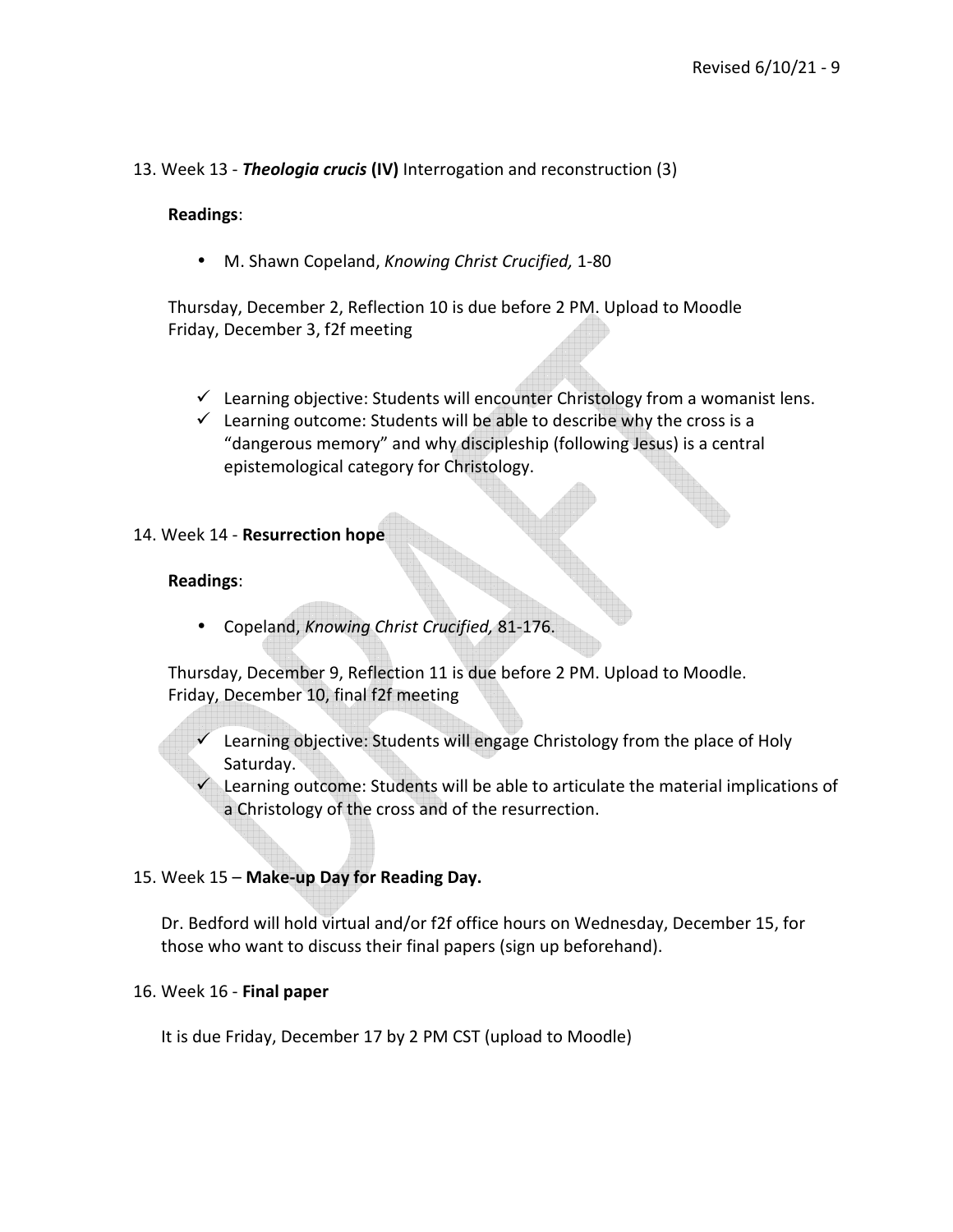#### **Required Books**

- Bedford, Nancy. *Who Was Jesus and What Does It Mean to Follow Him?* Harrisonburg, VA: Herald Press, 2021. ISBN-10:151380572X and ISBN-13:978-1513805726. Price at Amazon.com: \$12.99.
- Copeland, M. Shawn. *Knowing Christ Crucified. The Witness of African American Religious Experience.* Maryland: Orbis, 2018. ISBN-10: 1626982988 and ISBN-13: 978- 1626982987. Price at Amazon.com: \$15.71.
- Thompson, Deanna A. *Crossing the Divide. Luther, Feminism, and the Cross.* Minneapolis: Fortress, 2004. ISBN 0-8006-3638-4. Price at Amazon.com: \$9.43 (new) or \$7.16 (used).
- Hardy, Edward, ed. *Christology of the Later Fathers.* The Library of Christian Classics. Louisville: WJK, 1954 (reissued 2006). ISBN-10: 0664241522 and ISBN-13: 978- 0664241520. Price at Amazon.com: \$20.05 (new) or \$3.57 (used).
- N.B.: All the other readings will be available on Moodle.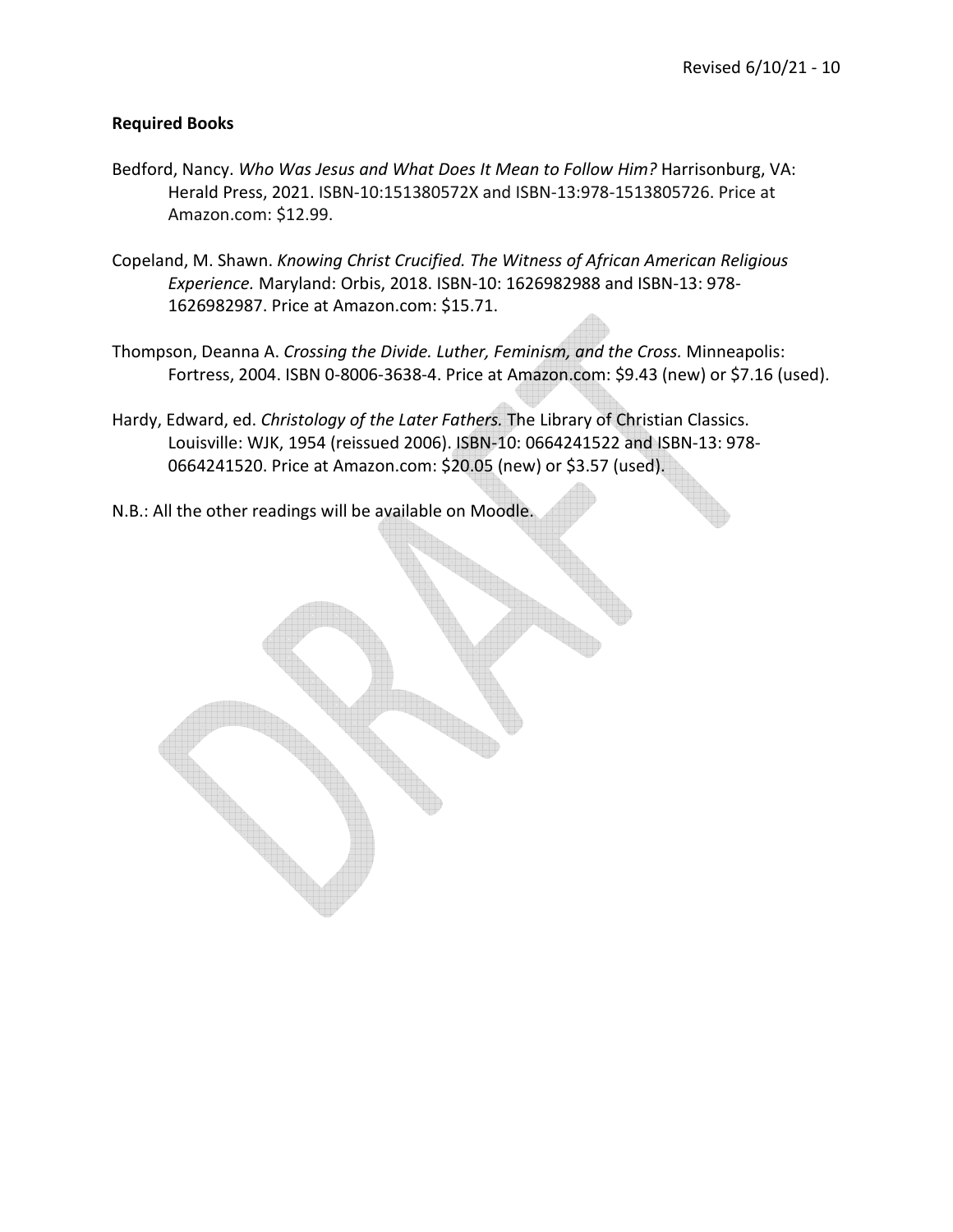## **Appendix I: Rubrics**

#### **A. Rubric for short papers**

(Two points per category for a total of ten):

Date:  $\Box$ 

Total points: \_\_\_\_\_\_\_\_\_\_\_\_\_\_\_\_\_\_\_

1. Appropriate length (300-400 words) \_\_\_\_\_\_\_\_\_\_\_\_\_\_\_\_\_\_\_\_\_\_\_\_\_\_

2. Avoids syntactical and spelling errors \_\_\_\_\_\_\_\_\_\_\_\_\_\_\_\_\_\_\_\_\_\_\_\_\_\_

3. Meticulous reference to the day's reading \_\_\_\_\_\_\_\_\_\_\_\_\_\_\_\_\_\_\_\_\_\_\_\_\_\_\_\_\_\_\_\_\_\_\_

4. Theological dimension clearly present \_\_\_\_\_\_\_\_\_\_\_\_\_\_\_\_\_\_\_\_\_\_\_\_\_

5. Cohesive, coherent, and insightful

#### **B. Rubric for interview**

## (100 points possible)

| 1. Appropriate length                                                       | $(10$ points) |  |  |  |
|-----------------------------------------------------------------------------|---------------|--|--|--|
| 2. Appropriate interviewee                                                  | $(10$ points) |  |  |  |
| 3. Report addresses key questions                                           | (60 points)   |  |  |  |
| a. Who is Jesus?                                                            |               |  |  |  |
| b. Why is Jesus important to them?                                          |               |  |  |  |
| c. How does Jesus fit into the bigger picture of faith and praxis for them? |               |  |  |  |
| d. How did they learn what they know about Jesus?                           |               |  |  |  |
| e. What is their mental picture of Jesus?                                   |               |  |  |  |
| f. What are their unresolved questions about Jesus?                         |               |  |  |  |

- 4. The writing is grammatically and syntactically correct (10 points) 5. On time (10 points)
-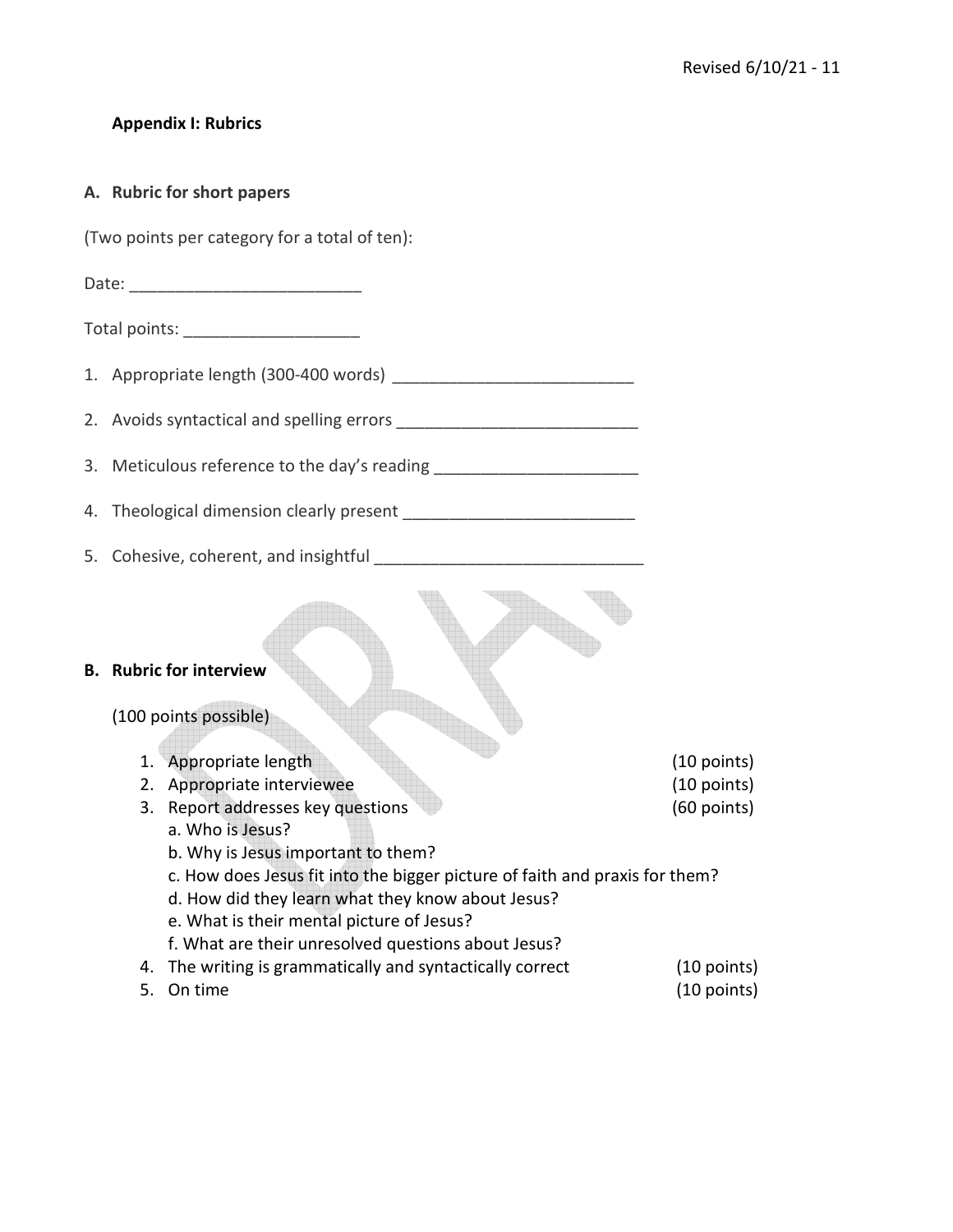#### **C. Rubric for book review**

1. **Presentation** 1 2 3 4 5

(writing style, clarity of prose, grammatical and spelling competence, sentence and paragraph flow, correct use of footnotes, length)

2. Suitability of the chosen book 1 2 3 4 5

(does the book shed light on an aspect of Christology that the student desires to explore)

#### **3. Summary of Text** 1 2 3 4 5

(the student's ability to describe fairly, in her or his own words*,* the arguments, themes, and/or position the book is presenting)

4. **Balance between Summary and Critique 1** 2 3 4 5

(aim for approximately 75-80% summary and 20-25% critical and appreciative evaluation of the book)

5. Critical Engagement with the Text 1 2 3 4 5

(the quality of the student's evaluation of the book, addressing the assumptions, implications, omissions, and coherence of the book)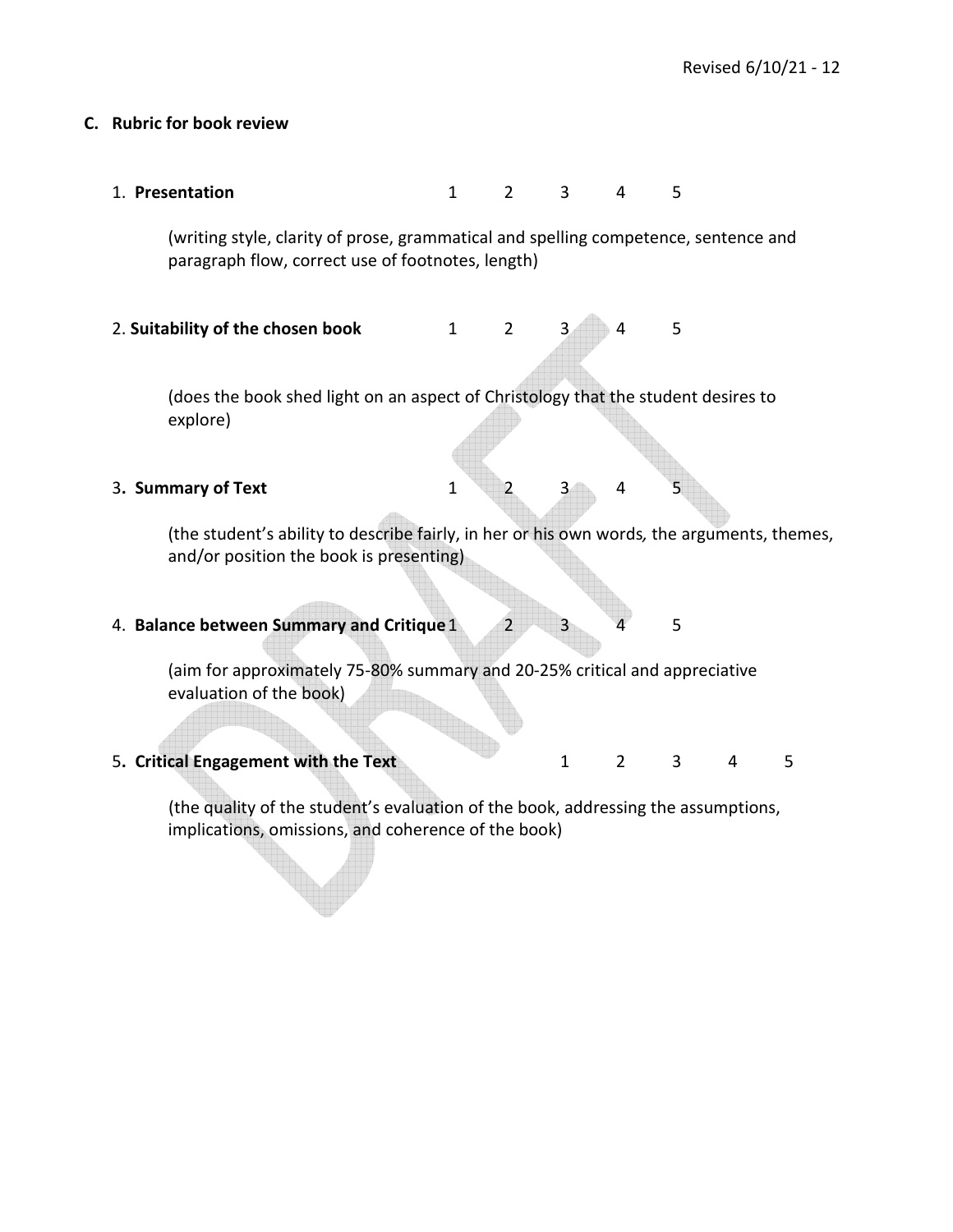|               | (clarity of prose, spelling competence, sentences are complete and grammatical, paragraphs<br>flow logically, title page with relevant title, table of contents, subtitles, bibliography, footnotes,<br>Turabian style, etc.) |       |
|---------------|-------------------------------------------------------------------------------------------------------------------------------------------------------------------------------------------------------------------------------|-------|
|               | 2. Clear statement of thesis                                                                                                                                                                                                  | 12345 |
|               | (the main "point" of the paper is clearly stated in the beginning, i.e, it answers the question,<br>"Who is Jesus and what does it mean to follow him?")                                                                      |       |
|               | 3. Internal coherence with thesis                                                                                                                                                                                             | 12345 |
|               | (the paper actually makes the point(s) suggested in the title and the thesis; the body of the<br>paper flows logically and clearly)                                                                                           |       |
|               | 4. Description of sources                                                                                                                                                                                                     | 12345 |
|               | (the student describes fairly, in her or his own words, the position of the theorists cited)                                                                                                                                  |       |
|               | 5. Relevance and/or comprehensiveness of sources                                                                                                                                                                              | 12345 |
|               | (student incorporates at least five readings and the book reviewed)                                                                                                                                                           |       |
|               | 6. Critical engagement with sources                                                                                                                                                                                           | 12345 |
|               | (whether a student's work has taken the step beyond mere description and critically engaged<br>with the sources she or he has drawn upon by subjecting them to a critical theological analysis)                               |       |
|               | 7. Development of position and a coherent theme                                                                                                                                                                               | 12345 |
|               | (not only if a student has critically assessed the sources and arguments present in an essay, but<br>also if he or she has done this through the development of her or his own coherent position)                             |       |
|               | 8. Adherence to instructions                                                                                                                                                                                                  | 12345 |
|               | (did the student actually carry out the instructions in the syllabus as to nature of the<br>assignment, page length, questions to be answered, etc.?)                                                                         |       |
| 9. Conclusion |                                                                                                                                                                                                                               | 12345 |
|               | (the paper uses the conclusion to tie up loose ends; it does not simply restate the thesis)                                                                                                                                   |       |

# **D. Rubric for final paper**

- 1. Presentation 12 3 4 5
	-

- 
-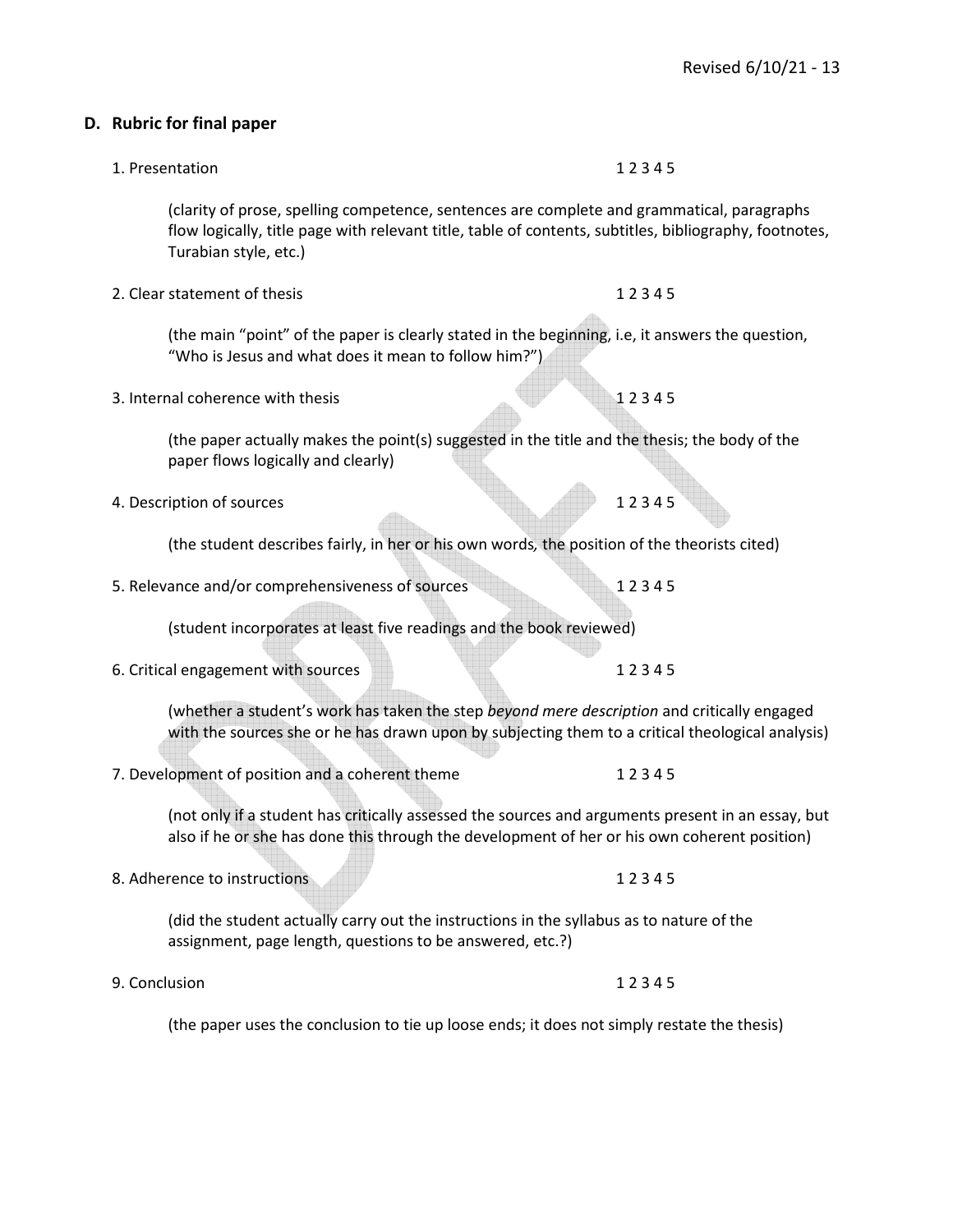## **E. Participation rubric**

| A                                          | B                  | $\mathsf{C}$         | D                   |
|--------------------------------------------|--------------------|----------------------|---------------------|
| <b>Attends class</b>                       | Attends class      | <b>Attends class</b> | Attends class       |
| regularly, is on time,                     | regularly and      | regularly but rarely | regularly but never |
| prepared and                               | sometimes          | contributes to the   | contributes to the  |
| always contributes                         | contributes to the | discussion in the    | discussion in the   |
| to the discussion by                       | discussion in the  | aforementioned       | aforementioned      |
| raising thoughtful<br>questions, analyzing | aforementioned     | ways.                | ways.               |
| relevant issues,                           | ways.              |                      |                     |
| building on the                            |                    |                      |                     |
| ideas of others,                           |                    |                      |                     |
| synthesizing across                        |                    |                      |                     |
| readings, expanding                        |                    |                      |                     |
| the perspective of                         |                    |                      |                     |
| the class and                              |                    |                      |                     |
| appropriately                              |                    |                      |                     |
| challenging                                |                    |                      |                     |
| assumptions and                            |                    |                      |                     |
| perspectives.                              |                    |                      |                     |
|                                            |                    |                      |                     |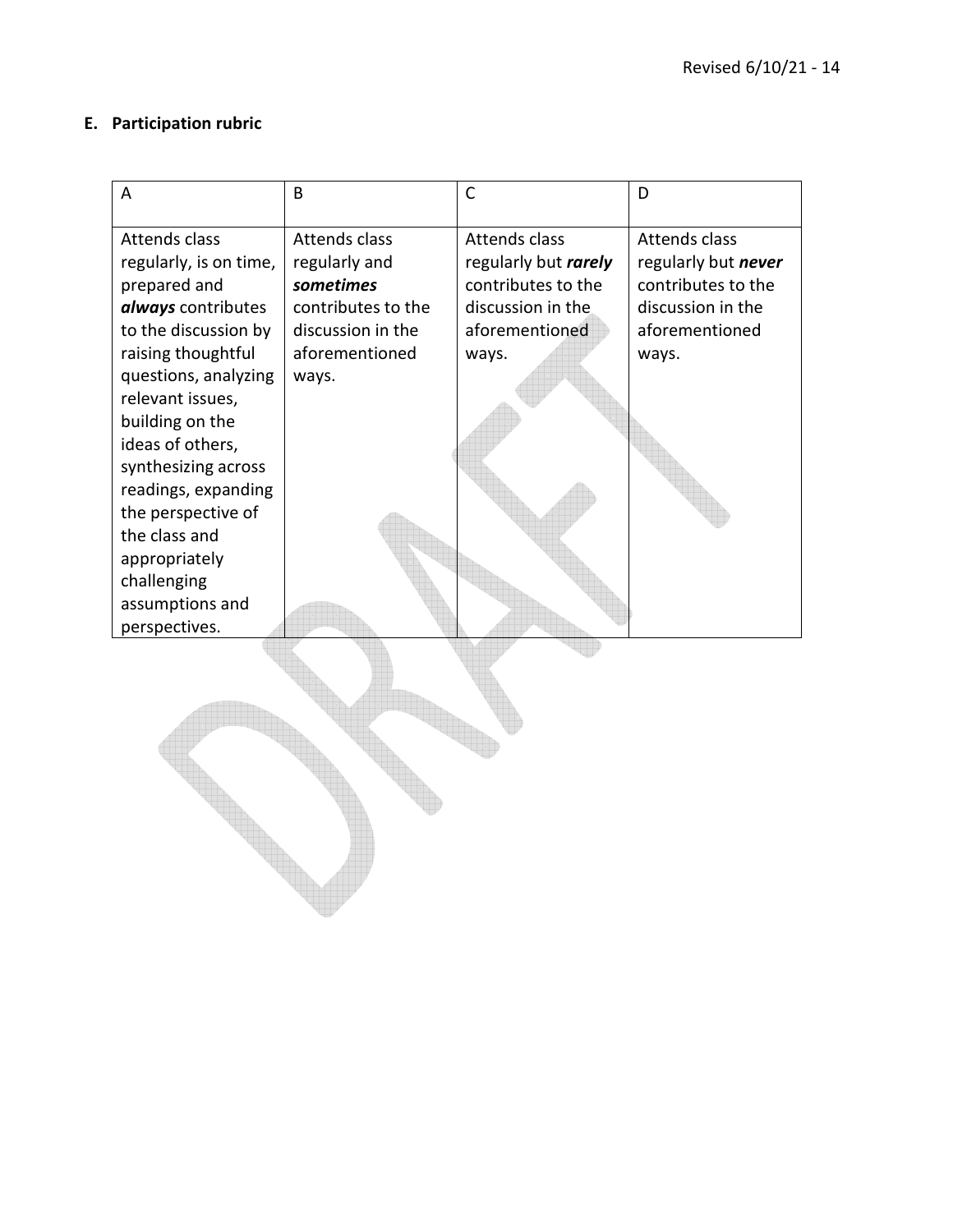## **Appendix II: Further information on academic policies**

All students are required to abide by the academic policies detailed in the Academic Handbook for the current academic year. The following policies are of particular importance to the successful completion of one's coursework:

#### **Writing**

• Academic integrity and plagiarism: (See 19-20 Handbook, 12, 78-83) All professors are required to respond to all suspected incidents of academic dishonesty, especially plagiarism. Repeated incidents of plagiarism or academic dishonesty may result in dismissal from the school.

• Writing and citations: The *Turabian Manual for Writers* and the *Chicago Manual of Style* footnote/bibliography format provide the standard formats for all introductory courses. Basic information on these formats is available online here.

• Writing Support: The Writing Center at Garrett-Evangelical offers programs to support all students' theological research and writing. See https://www.garrett.edu/studentlife/student-services "Writing Center" for more detailed information.

#### **Attendance and Class Participation**

• Inclusivity/Diversity: The basic commitments of the seminary to mutual love and searching for the truth in Christ lead to a principle that in the classroom and in course assignments, persons are always to be respected and ideas are to be freely discussed…. All participants in the teaching-learning process have an obligation to honor and respect varying perspectives on relevant issues.

(See 19-20 Handbook, 9)

• Attendance and lateness policies: Attendance is required. Students who miss more than 20% of the class sessions (e.g., more than 2 classes in the weekly schedule, a proportionate amount for other class formats) should not expect to pass the class. (19-20 Handbook, 19)

#### **Academic Accommodations**

• Student accommodations for documented conditions should be developed and requested before the beginning of the semester. See the *Accessibility, Special Needs, and Disabilities* policy and process set out in the Academic Handbook (19-20 Handbook, 12). Such accommodations are developed in consultation with the Registrar.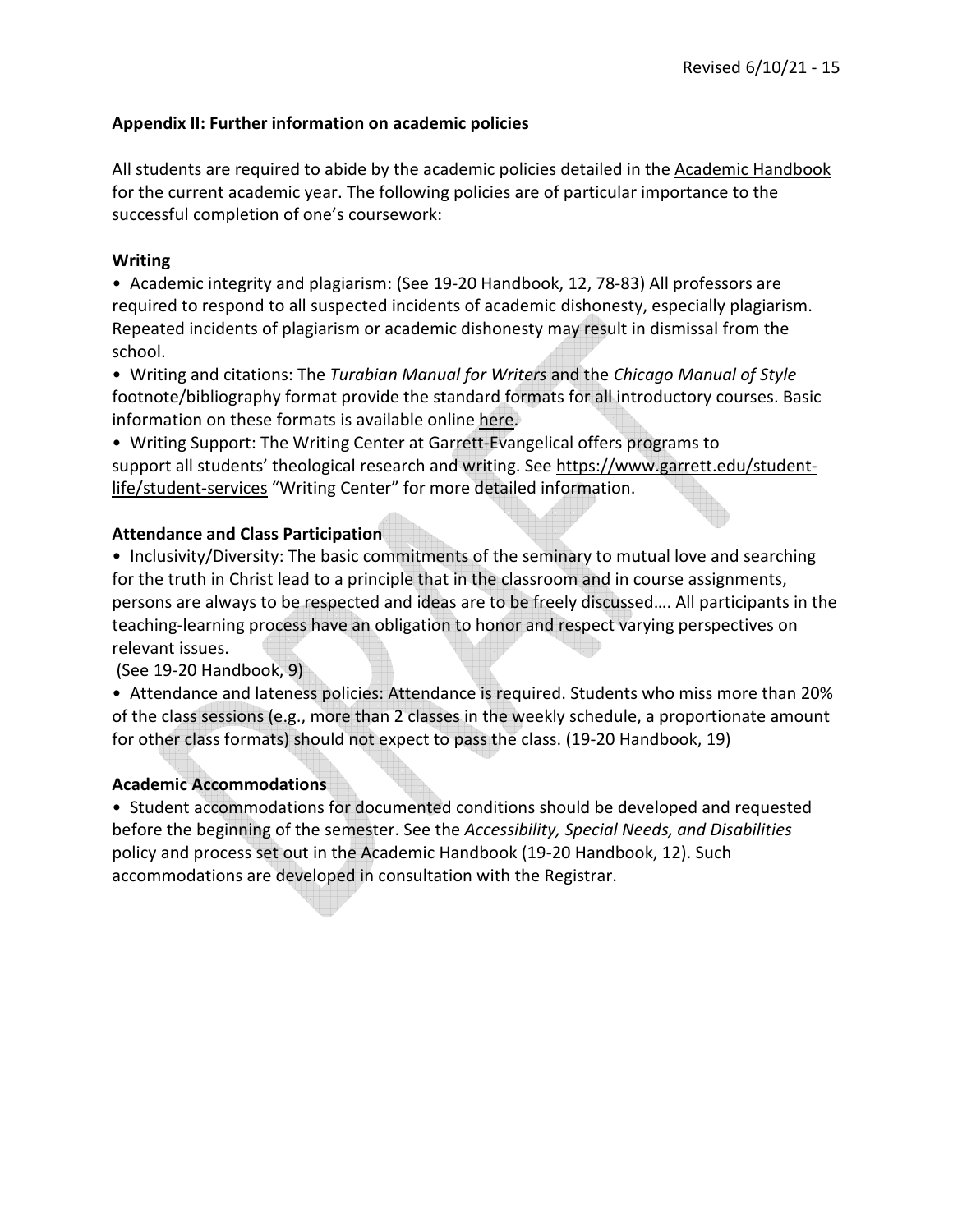#### **Appendix III: Further bibliography (possible selections for book review)**

Amaladoss, M. *The Asian Jesus*. Maryknoll, N.Y.: Orbis Books, 2006. ISBN-10: 1570756619 and ISBN-13: 978-1570756610

Arnfríður, Guðmundsdóttir. *Meeting God on the Cross : Christ, the Cross, and the Feminist Critique*. Oxford New York: Oxford University Press, 2010. ISBN: 9780195397963

- Aulén, Gustaf. *Christus Victor: An Historical Study of the Three Main Types of the Idea of the Atonement*. New York: Wipf & Stock, 2003. ISBN: 1592443303 and 978-1592443307
- Barter Moulaison, Jane. *Thinking Christ : Christology and Contemporary Critics*. Minneapolis: Fortress Press, 2012. ISBN: 9780800698737
- Borg, Marcus J. *Jesus : Uncovering the Life, Teachings, and Relevance of a Religious Revolutionary*. San Francisco]: HarperSanFrancisco, 2006. ISBN: 0061434345
- Brown, Raymond E. *An Introduction to New Testament Christology*. New York: Paulist Press, 1994. ISBN: 0809135167
- Bulgakov, Sergej N. and Boris Jakim. *The Lamb of God*. Grand Rapids, Mich.: Eerdmans, 2008. ISBN: 9780802827791 and ISBN: 0802827799
- Daley, Sj Brian E. *God Visible : Patristic Christology Reconsidered*. [S.l.]: OXFORD UNIV PRESS, 2019. ISBN: 0198845898 and ISBN: 9780198845898
- Delio, Ilia. *Christ in Evolution*. Maryknoll, N.Y.: Orbis Books, 2008. ISBN: 9781570757778 and ISBN: 1570757771

Douglas, Kelly Brown. *The Black Christ*. Maryknoll, N.Y.: Orbis, 1994. ISBN: 0883449390

- Fackre, Gabriel. *Christology in Context*. Grand Rapids, Mich.: William B. Eerdmans Pub., 2006. ISBN: 0802863140
- Farley, Wendy. *Gathering Those Driven Away : A Theology of Incarnation*. 1st ed.. ed. Louisville, Ky.: Westminster John Knox Press, 2011. ISBN: 9780664233211
- Goizueta, Roberto S. *Caminemos Con Jesús : Toward a Hispanic/Latino Theology of Accompaniment*. Maryknoll, N.Y.: Orbis Books, 1995. ISBN: 1570750343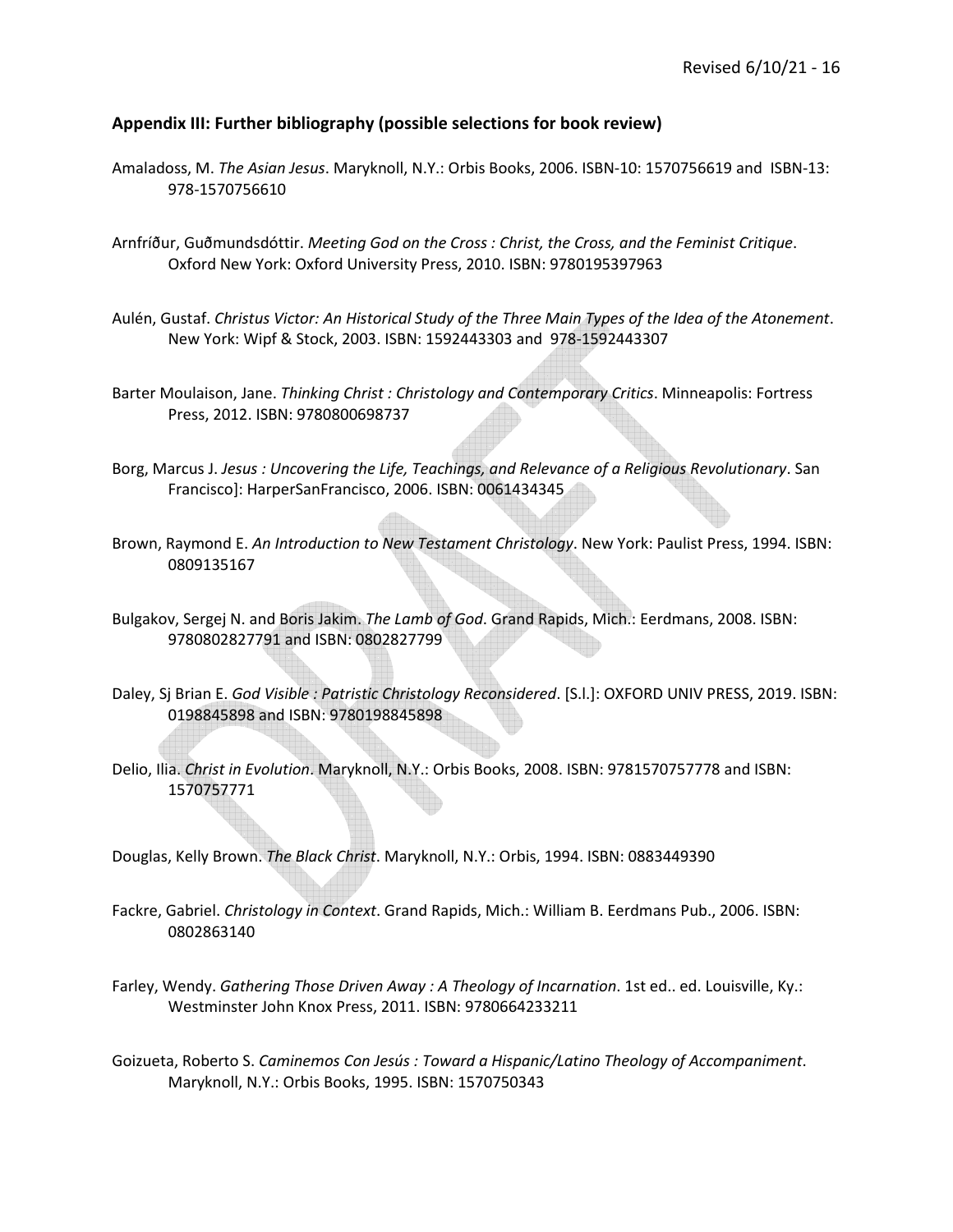- Goss, Robert. *Queering Christ : Beyond Jesus Acted Up*. Cleveland, Ohio: Pilgrim Press, 2002. ISBN: 0829814981
- Grant, Jacquelyn. *White Women's Christ and Black Women's Jesus : Feminist Christology and Womanist Response*. Atlanta Ga.: Scholars Press, 1989. ISBN: 1555403034
- Gunton, Colin E. *The Actuality of Atonement : A Study of Metaphor, Rationality, and the Christian Tradition*. Grand Rapids, Mich.: W.B. Eerdmans, 1989. ISBN: 080283664X
- Hopkins, Julie M. *Towards a Feminist Christology : Jesus of Nazareth, European Women, and the Christological Crisis*. Grand Rapids, Mich.: William B. Eerdmans Pub. Co., 1995. ISBN: 0802840744
- Jensen, David Hadley. *In the Company of Others : A Dialogical Christology*. Cleveland, Ohio: The Pilgrim Press, 2001.ISBN: 0829814205 and ISBN: 9780829814200
- Joh, Wonhee Anne. *Heart of the Cross : A Postcolonial Christology*. 1st ed.. ed. Louisville, Ky.: Westminster John Knox Press, 2006. ISBN: 0664230636 and ISBN: 978-0664230630
- Kasper, Walter. *Jesus the Christ*. London : New York: Burns & Oates Paulist Press, 1976. ISBN: 0809102110
- Kim, Grace Ji-Sun. *The Grace of Sophia : A Korean North American Women's Christology*. Cleveland, Ohio: Pilgrim Press, 2002. ISBN: 0829814817 and ISBN: 9780829814811
- Levine, Amy-Jill. *The Misunderstood Jew : The Church and the Scandal of the Jewish Jesus*. 1st ed.. ed. San Francisco]: HarperSanFrancisco, 2006. ISBN: 0061137782 and ISBN: 978-0061137785
- Macquarrie, John. *Jesus Christ in Modern Thought*. London : Philadelphia: SCM Press Trinity Press International, 1990. ISBN: 0334024579
- Mannermaa, Tuomo. *Christ Present in Faith : Luther's View of Justification*. 1st Fortress Press ed.. ed., edited by Kirsi Irmeli Stjerna. Minneapolis: Fortress Press, 2005. ISBN: 0800637119
- McFarland, Ian A. *The Word Made Flesh : A Theology of the Incarnation*. First edition.. ed. Louisville, Kentucky: Westminster John Knox Press, 2019. ISBN: 9780664262976
- Mercedes, Anna. *Power For : Feminism and Christ's Self-Giving*. London New York: T&T Clark, 2011. ISBN: 9780567347107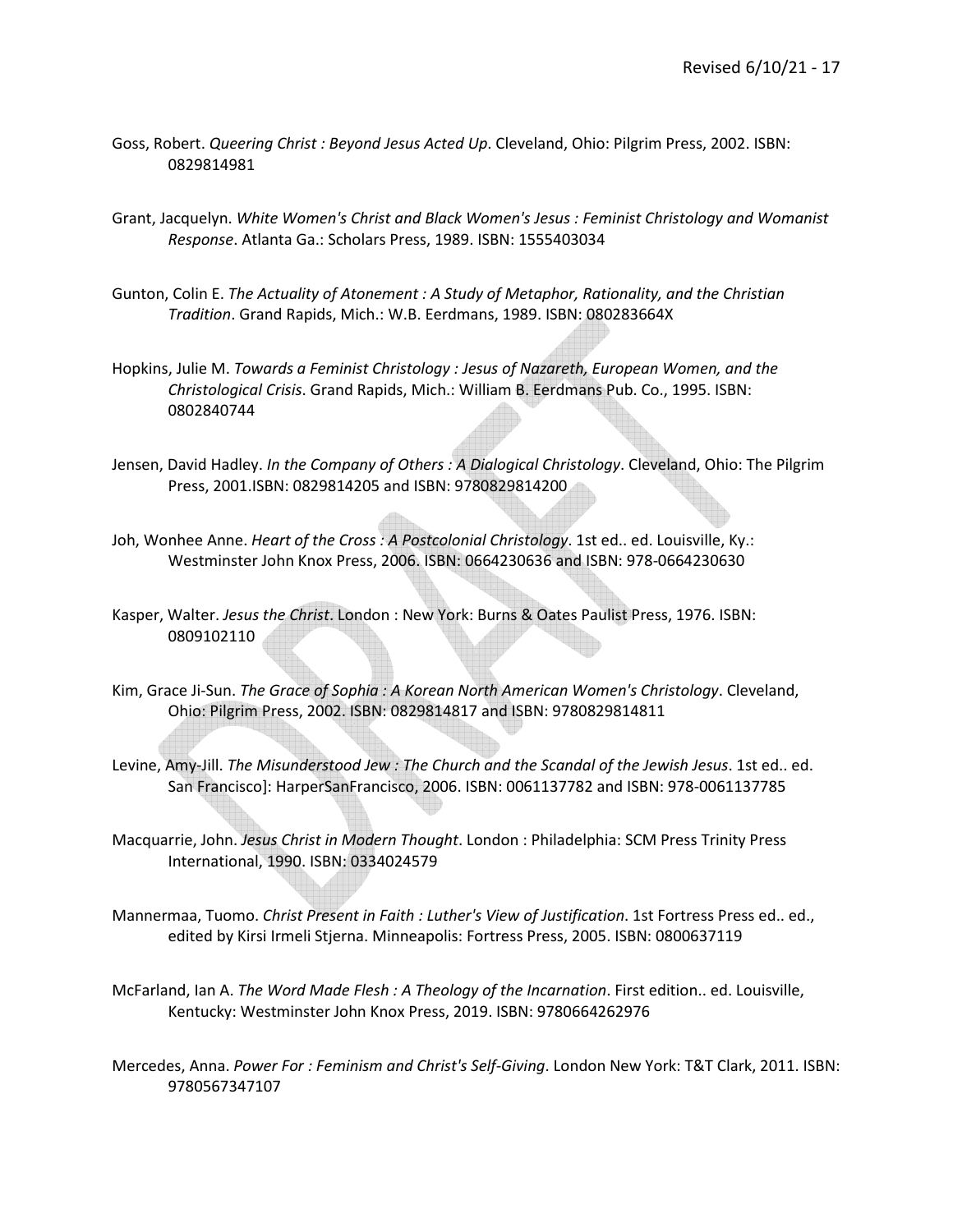- Moltmann, Jürgen. *The Way of Jesus Christ : Christology in Messianic Dimensions*. 1st HarperCollins ed.. ed. San Francisco: HarperCollins, 1990. ISBN: 0060659106
- Moule, C. F. D. *The Origin of Christology*. Cambridge New York: Cambridge University Press, 1977. ISBN: 0521212901

Norris, Richard A. *The Christological Controversy*. Philadelphia: Fortress, 1980. ISBN: 978-0-8006-1411-9

O'Collins, Gerald. *Christology : A Biblical, Historical, and Systematic Study of Jesus Christ*. Oxford New York: Oxford University Press, 1995. ISBN: 0198755023

Peelman, Achiel. *Christ Is a Native American*. Maryknoll, NY: Orbis Books, 1995. ISBN: 1570750475

- Pelikan, Jaroslav. *Jesus through the Centuries : His Place in the History of Culture*. New Haven [Conn.]: Yale University Press, 1985. ISBN: 0300034962
- Ray, Darby Kathleen. *Deceiving the Devil : Atonement, Abuse, and Ransom*. Cleveland, Ohio: Pilgrim Press, 1998. ISBN: 0829812539
- Rieger, Joerg. *Christ & Empire : From Paul to Postcolonial Times*. Christ and Empire. Minneapolis, MN: Fortress Press, 2007. ISBN: 0800620380 and ISBN: 978-0800620387

Schreiter, Robert J. *Faces of Jesus in Africa*. Maryknoll, N.Y.: Orbis Books, 1991. ISBN: 0883447681

- Schüssler Fiorenza, Elisabeth. *Jesus, Miriam's Child, Sophia's Prophet : Critical Issues in Feminist Christology*. New York: Continuum, 1994. ISBN: 0826406718
- Schwager, Raymund. *Jesus in the Drama of Salvation : Toward a Biblical Doctrine of Redemption*. New York: Crossroad Pub. Co., 1999. ISBN: 0824517962
- Sobrino, Jon. *Christ the Liberator : A View from the Victims*. New York: Orbis Books, 2001. ISBN : 1570753725
- Sölle, Dorothee. *Christ the Representative: An Essay in Theology after the ʻdeath of God,'*. London: S.C.M. Press, 1967.
- Stinton, Diane B. *Jesus of Africa : Voices of Contemporary African Christology*. Maryknoll, N.Y.: Orbis Books, 2006. ISBN: 157075537X 9781570755378